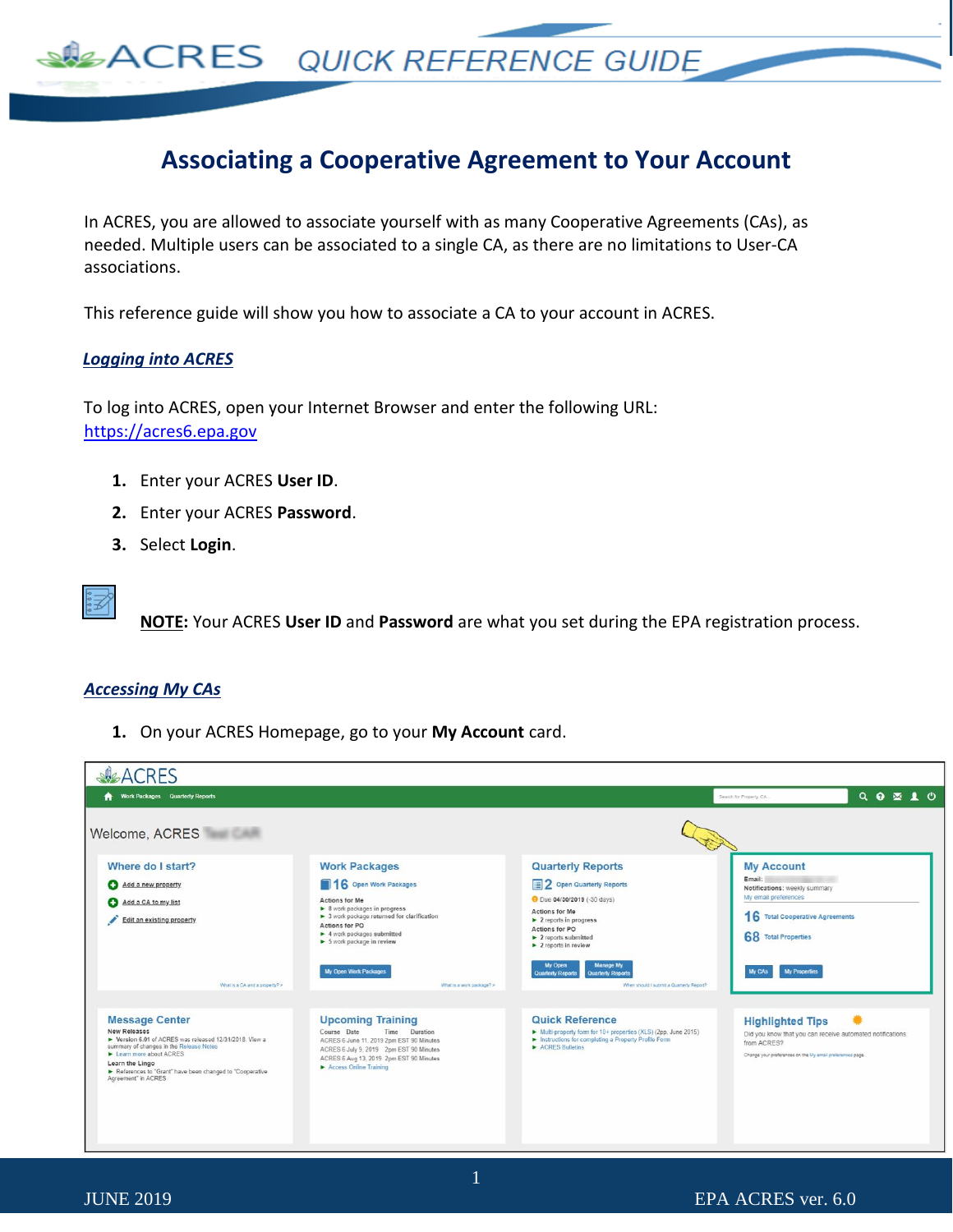

**2.** On your **My Account** card, select the **My CAs** button to access all of your associated Cooperative Agreements.



**3.** On the **My Cooperative Agreements** screen (below), Select the **+Add a Cooperative Agreement to My List** button, at the top or bottom of the screen.

| <b>ALACRES</b>                                                                                                                                                                                                |                              |                   |                             |                          |                                  |                          |                     |                                            |
|---------------------------------------------------------------------------------------------------------------------------------------------------------------------------------------------------------------|------------------------------|-------------------|-----------------------------|--------------------------|----------------------------------|--------------------------|---------------------|--------------------------------------------|
| <b>Work Packages</b> Quarterly Reports<br>A<br>Search for Property, CA                                                                                                                                        |                              |                   |                             |                          | $Q \bullet \mathbf{M} \bullet Q$ |                          |                     |                                            |
| My Cooperative Agreements<br>You are associated with the following Cooperative Agreements (CAs) $\Theta$<br>Legend: O Open, O Cancelled, O Closed<br>Add a Cooperative Agreement to My List<br>Narrow Results |                              |                   |                             |                          |                                  |                          |                     |                                            |
| <b>CA Name</b>                                                                                                                                                                                                | <b>Associated Properties</b> | $\Box$ CA#        | IT CA Type                  | <b>Announcement Year</b> |                                  | State IF Funding Type(s) | <b>Award Amount</b> | Quarterly Reports <sup>@</sup><br><b>I</b> |
| Boise DEP TST O                                                                                                                                                                                               | 2 Properties   + View        | BF00TST120        | Assessment                  | FY09                     | ID                               | Hazardous                |                     | <b>Generate Quarterly Report</b>           |
| Boise, City of TST O                                                                                                                                                                                          | 0 Properties   + View        | <b>BF00TST125</b> | Cleanup                     | <b>FY08</b>              | ID                               | Hazardous                |                     | <b>Generate Quarterly Report</b>           |
| Brownfields Coalition of Idaho TST                                                                                                                                                                            | 3 Properties   + View        | BF00TST124        | <b>BCRLF</b>                | FY03                     | ID                               | Hazardous                |                     |                                            |
| Idaho Office of Economic Development TST @                                                                                                                                                                    | 2 Properties   + View        | <b>BF00TST122</b> | Cleanup                     | <b>FY09</b>              | ID                               | Hazardous                |                     | <b>Generate Quarterly Report</b>           |
| North Boise Community Development Agency TST O                                                                                                                                                                | 3 Properties   + View        | <b>BF00TST124</b> | Assessment                  | <b>FY04</b>              | ID                               | Hazardous                |                     | <b>Generate Quarterly Report</b>           |
| Snake River Tribal Council TST @                                                                                                                                                                              | 1 Property   + View          | BF00TST123        | Section 128(a) State/Tribal | <b>FY08</b>              | ID                               | Hazardous                |                     |                                            |
| Showing 1 to 6 of 6 entries<br>Add a Cooperative Agreement to My List                                                                                                                                         |                              |                   |                             |                          |                                  |                          |                     |                                            |

**4.** On the **Add Cooperative Agreement** screen (below), enter the CA# in the **Cooperative Agreement Number** field.

**NOTE:** Enter the CA# *without* any prefixes or extensions. Only enter the eight-digit Agreement number.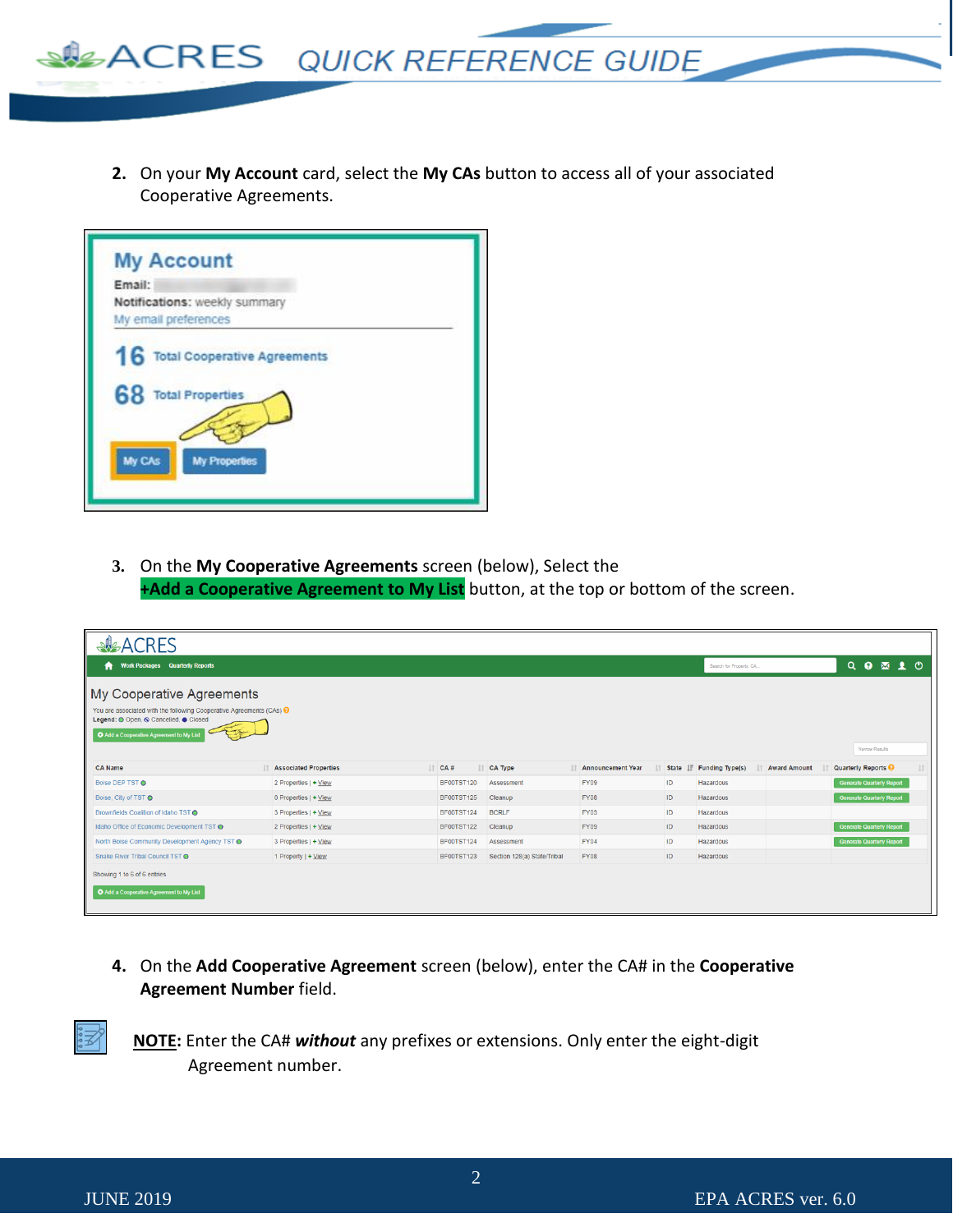## ACRES QUICK REFERENCE GUIDE

| <b>SACRES</b>                    |                                                                               |                         |                           |  |
|----------------------------------|-------------------------------------------------------------------------------|-------------------------|---------------------------|--|
| Work Packages Quarterly Reports  |                                                                               | Search for Property, CA | $Q \bullet \mathbb{Z} 10$ |  |
| <b>Add Cooperative Agreement</b> | <b>Cooperative Agreement Number:</b><br>CAB<br>State:<br>-Select One-<br>Next |                         |                           |  |

**5.** In the **State** field, click the dropdown menu to select the state of the CA.

| <b>ALACRES</b>                              |                                                                                                                                                                                                      |
|---------------------------------------------|------------------------------------------------------------------------------------------------------------------------------------------------------------------------------------------------------|
| <b>Work Packages Quarterly Reports</b><br>Ħ |                                                                                                                                                                                                      |
| <b>Add Cooperative Agreement</b>            |                                                                                                                                                                                                      |
|                                             | <b>Cooperative Agreement Number:</b>                                                                                                                                                                 |
|                                             | CA#                                                                                                                                                                                                  |
|                                             | State:                                                                                                                                                                                               |
|                                             | -Select One-<br>-Select One-<br>Alabama<br>Alaska<br>American Samoa<br>Arizona<br>Arkansas<br>California<br>Colorado<br>Connecticut<br>Delaware<br><b>District of Columbia</b><br>Florida<br>Georgia |
|                                             | Guam<br>Hawaii<br>Idaho<br><b>Illinois</b><br>Indiana<br>Iowa<br>Kansas                                                                                                                              |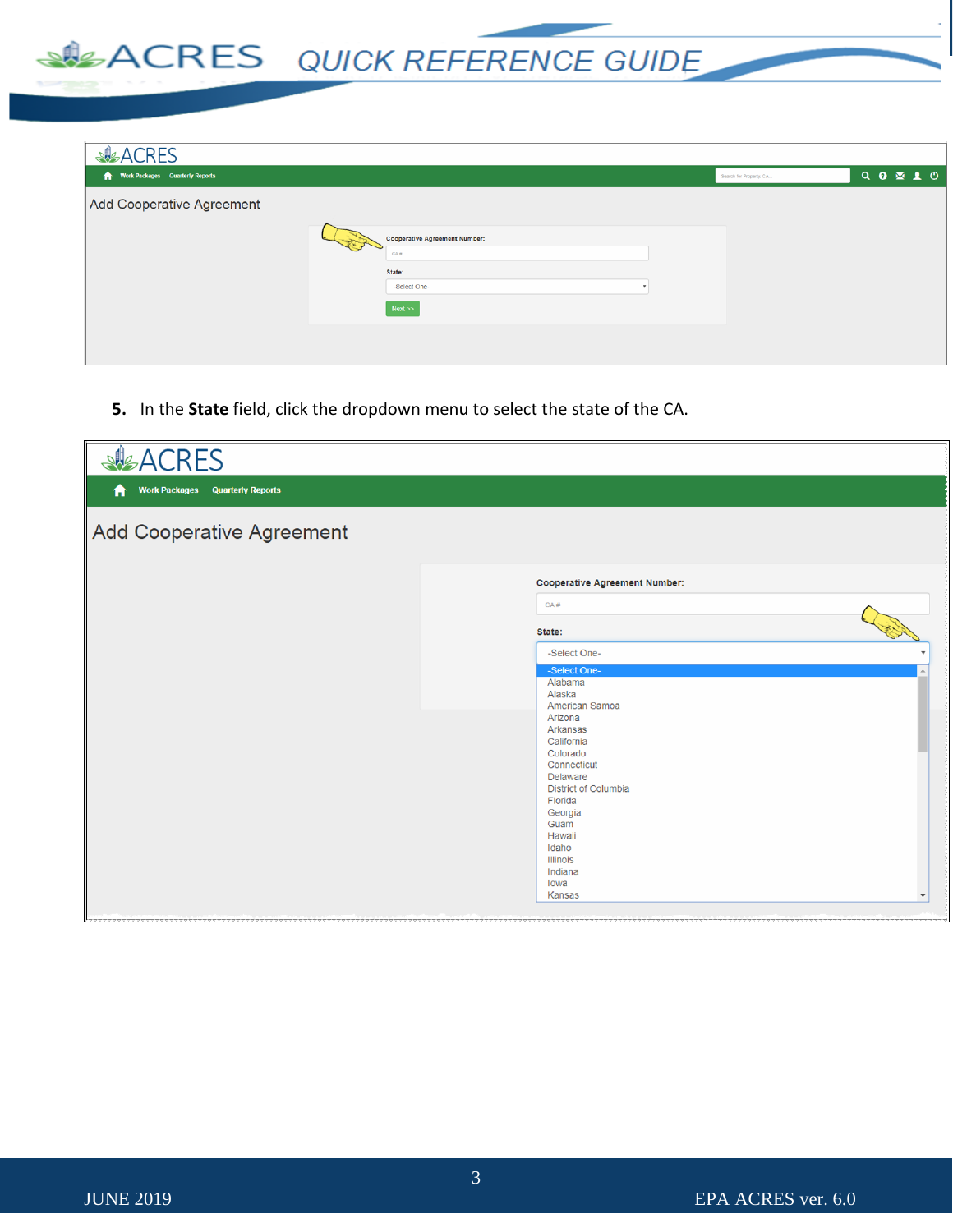

**5.** Once the **CA#** is entered and the **State** is selected, click the **Next>>** button.

| <b>ACRES</b>                                |                                                                             |  |
|---------------------------------------------|-----------------------------------------------------------------------------|--|
| <b>Work Packages Quarterly Reports</b><br>A |                                                                             |  |
| <b>Add Cooperative Agreement</b>            |                                                                             |  |
|                                             | <b>Cooperative Agreement Number:</b><br>00J24101<br>State:<br>Idaho<br>Next |  |

**6.** On the **Confirm Add Cooperative Agreement** screen, review all of the information for the CA to ensure it is correct, then select the **Confirm Cooperative Agreement** button.

| <b>ACRES</b>                                                                                                                                                                           |
|----------------------------------------------------------------------------------------------------------------------------------------------------------------------------------------|
| <b>Quarterly Reports</b><br><b>Work Packages</b>                                                                                                                                       |
| <b>Confirm Add Cooperative Agreement</b>                                                                                                                                               |
| Please review the information below and confirm that it is your Cooperative Agreement. If not, you can Change your Cooperative Agreement or contact ACRES Help if you need assistance. |
| <b>Recipient Name:</b><br>Moscow, City of                                                                                                                                              |
| <b>Cooperative Agreement #:</b><br>00J24101                                                                                                                                            |
| State:<br>Idaho                                                                                                                                                                        |
| <b>Cooperative Agreement Type:</b><br>Assessment                                                                                                                                       |
| <b>Announcement Date:</b><br>2010-05-01                                                                                                                                                |
| <b>Confirm Cooperative Agreement</b><br>Change CA                                                                                                                                      |